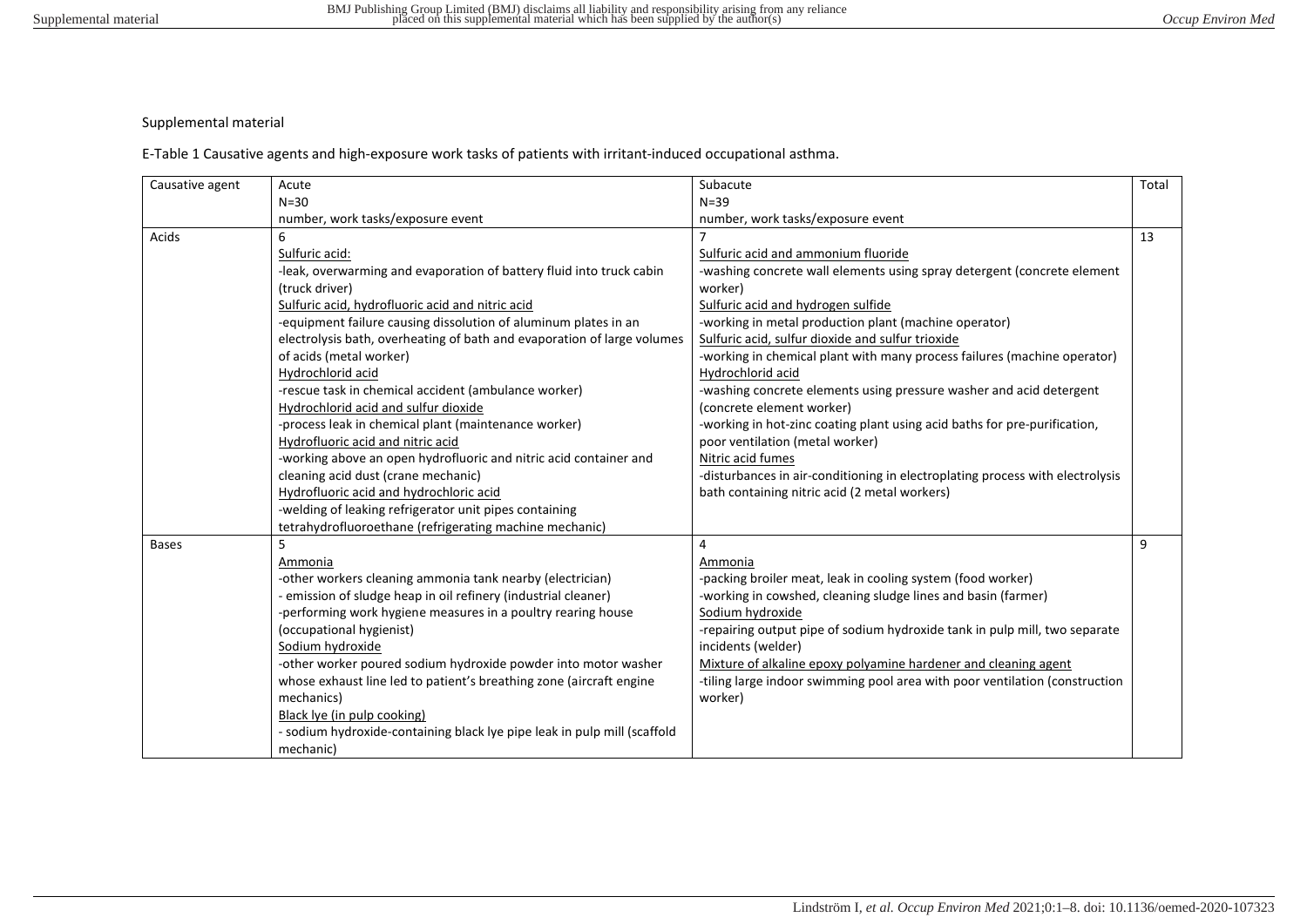| Mixtures of acids |                                                                        | 3                                                                            | 3 |
|-------------------|------------------------------------------------------------------------|------------------------------------------------------------------------------|---|
| and bases         |                                                                        | Ammonia, sulfuric acid, hydrochlorid acid, hydrofluoric acid and nitric acid |   |
|                   |                                                                        | etc.                                                                         |   |
|                   |                                                                        | - working in electroplating process with poor ventilation (metal worker)     |   |
|                   |                                                                        | -working in fertilizer plant (industrial cleaner)                            |   |
|                   |                                                                        | Sodium hydroxide, potassium hydroxide, sulfuric acid, nitric acid, etc.      |   |
|                   |                                                                        | -mixing industrial detergents in small workshop (engineer)                   |   |
| Inorganic gases   | $\overline{3}$                                                         |                                                                              | 6 |
|                   | Chlorine dioxide                                                       | Chlorine dioxide                                                             |   |
|                   | - chlorine dioxide bleach leak in pulp mill (3 mechanics)              | - chlorine dioxide bleach leak in pulp mill (mechanic)                       |   |
|                   |                                                                        | Chlorine dioxide and hydrogen sulfide                                        |   |
|                   |                                                                        | -repeated leaks in pulp mill (operator)                                      |   |
|                   |                                                                        | Sulfur dioxide                                                               |   |
|                   |                                                                        | -testing processes of different copper and nickel smelters abroad            |   |
|                   |                                                                        |                                                                              |   |
|                   |                                                                        | (engineer)                                                                   |   |
| Oxidizing agents  | 1                                                                      |                                                                              | 2 |
|                   | Ozone                                                                  | Hydrogen peroxide                                                            |   |
|                   | -working in private apartment with ongoing air ozonation (electrician) | -working in pudding factory with poor ventilation and where hydrogen         |   |
|                   |                                                                        | peroxide was excessively used for disinfecting lines (food machine           |   |
|                   |                                                                        | operator)                                                                    |   |
| Other chemicals   | 5                                                                      |                                                                              | 6 |
|                   | Formaldehyde                                                           | Hexamethylene diisocyanate                                                   |   |
|                   | -when cleaning, 4 liters of 38% formaldehyde solution spilled from     | -spray painting with malfunctioning respiratory protective device (painter)  |   |
|                   | broken fish specimen bowl (school cleaner)                             |                                                                              |   |
|                   | Glutaraldehyde                                                         |                                                                              |   |
|                   | - disinfection of piggery with poor ventilation (farmer)               |                                                                              |   |
|                   | Hexamethylene diisocyanate                                             |                                                                              |   |
|                   | -fire from polyurethane insulation material (construction worker)      |                                                                              |   |
|                   | Naphthalene compounds                                                  |                                                                              |   |
|                   | -washing and mangling sheets which were handled with naphthalene       |                                                                              |   |
|                   | compounds (launderer)                                                  |                                                                              |   |
|                   | Pyrethrin                                                              |                                                                              |   |
|                   |                                                                        |                                                                              |   |
|                   | -cleaning after bedbug control treatment without pre-ventilation       |                                                                              |   |
|                   | (cleaner)                                                              |                                                                              |   |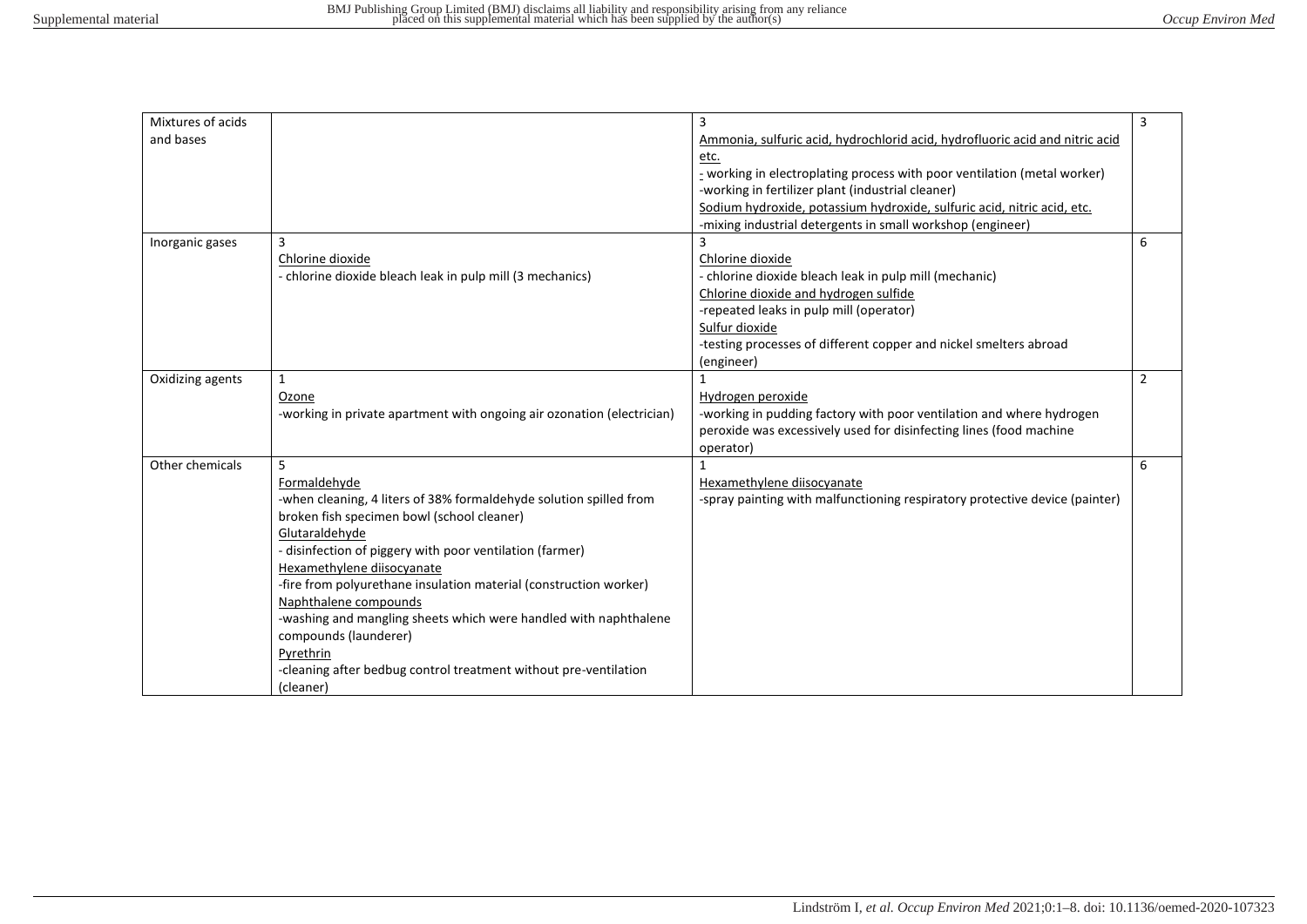| <b>Mixtures</b> | 6                                                                      | 12                                                                         | 18 |
|-----------------|------------------------------------------------------------------------|----------------------------------------------------------------------------|----|
|                 | Sodium hydroxide, sodium hypochlorite                                  | Ammonia and hydrogen sulfide                                               |    |
|                 | -washing warm garage floor with alkaline cleaning agent with poor      | -emptying sludge in piggery (farmer)                                       |    |
|                 | ventilation (car mechanic)                                             | Ammonia, hydrogen sulfide and endotoxins                                   |    |
|                 | Sulfuric acid, sodium hypochlorite, chlorine gas                       | - working in piggery (farm worker)                                         |    |
|                 | -mixing swimming pool chemicals incorrectly leading to generation of   | -veneer log processing with chemicals to soften them (wheel loader)        |    |
|                 | toxic fumes (caretaker at sports center)                               | Hydrogen sulfide, sulfur compounds, sodium hydroxide, chlorine dioxide     |    |
|                 | Combustion gas                                                         | -process failure in pulp mill (field worker)                               |    |
|                 | -rescue task in burning building (police officer)                      | Calcium oxide and hydrogen sulfide                                         |    |
|                 | Nitric oxides, diesel exhaust, mixture of oil and water                | -Working in mine e.g. in calcium oxide storage and in metal sedimentation  |    |
|                 | -performing work hygiene measurements in tunnel work (occupational     | (machinery mechanic)                                                       |    |
|                 | hygienist)                                                             | Trifluoroacetic acid and acetonitrile                                      |    |
|                 | Bitumen, solvents and their thermal degradation products               | -keeping cleaning agents in open bowls (research assistant)                |    |
|                 | -doing bitumen insulation indoors with poor ventilation (insulation    | Formic acid, acetic acid, formaldehyde                                     |    |
|                 | worker)                                                                | -working inside furnaces where wood was thermally modified (machinery      |    |
|                 | Thermal degradation of polyester powder paint                          | mechanic)                                                                  |    |
|                 | -due to inoperative washer, metal parts were overheated before         | Solvents and mining dust                                                   |    |
|                 | powder painting (painter)                                              | -washing mining vehicles with solvents and pressured air (machinery        |    |
|                 |                                                                        | repairer)                                                                  |    |
|                 |                                                                        | Rubber chemicals and their thermal degradation products                    |    |
|                 |                                                                        | - weekly occurring fires from rubber material in production of rubber      |    |
|                 |                                                                        | insulation (production worker)                                             |    |
|                 |                                                                        | Thermal degradation of polyvinyl chloride (PVC)-coated fabrics             |    |
|                 |                                                                        | -heat-seaming plastic-coated canvas with electric charge at 175 °C, poor   |    |
|                 |                                                                        | ventilation (seamstress, foreman and manufacturing worker)                 |    |
|                 |                                                                        |                                                                            |    |
|                 |                                                                        |                                                                            |    |
| <b>Dusts</b>    | 4                                                                      | 4                                                                          | 8  |
|                 | Calcium oxide                                                          | Calcium oxide and alkaline dusts                                           |    |
|                 | -emptying sacks of calcium oxide powder (stevedore)                    | - sulfur removal of exhaust gases by calcium sludge (power plant operator) |    |
|                 | Calcium oxide                                                          | Cement                                                                     |    |
|                 | -cleaning tank of calcium oxide powder with malfunctioning respiratory | -emptying sacks of cement (concrete layer)                                 |    |
|                 | protective device (lorry driver)                                       | <u>Ash</u>                                                                 |    |
|                 | Cement                                                                 | -transporting alkaline ash in a power plant, 5 accidental exposures        |    |
|                 | -spraying of concrete coating in tunnel, poor ventilation (tunnel      | connected to silo brake-downs (packer)                                     |    |
|                 | worker)                                                                | Sulfuric acid-coated titanium oxide powder                                 |    |
|                 | -cement silo breakdown during loading (lorry driver)                   | -working in chemical plant (packer)                                        |    |
|                 |                                                                        |                                                                            |    |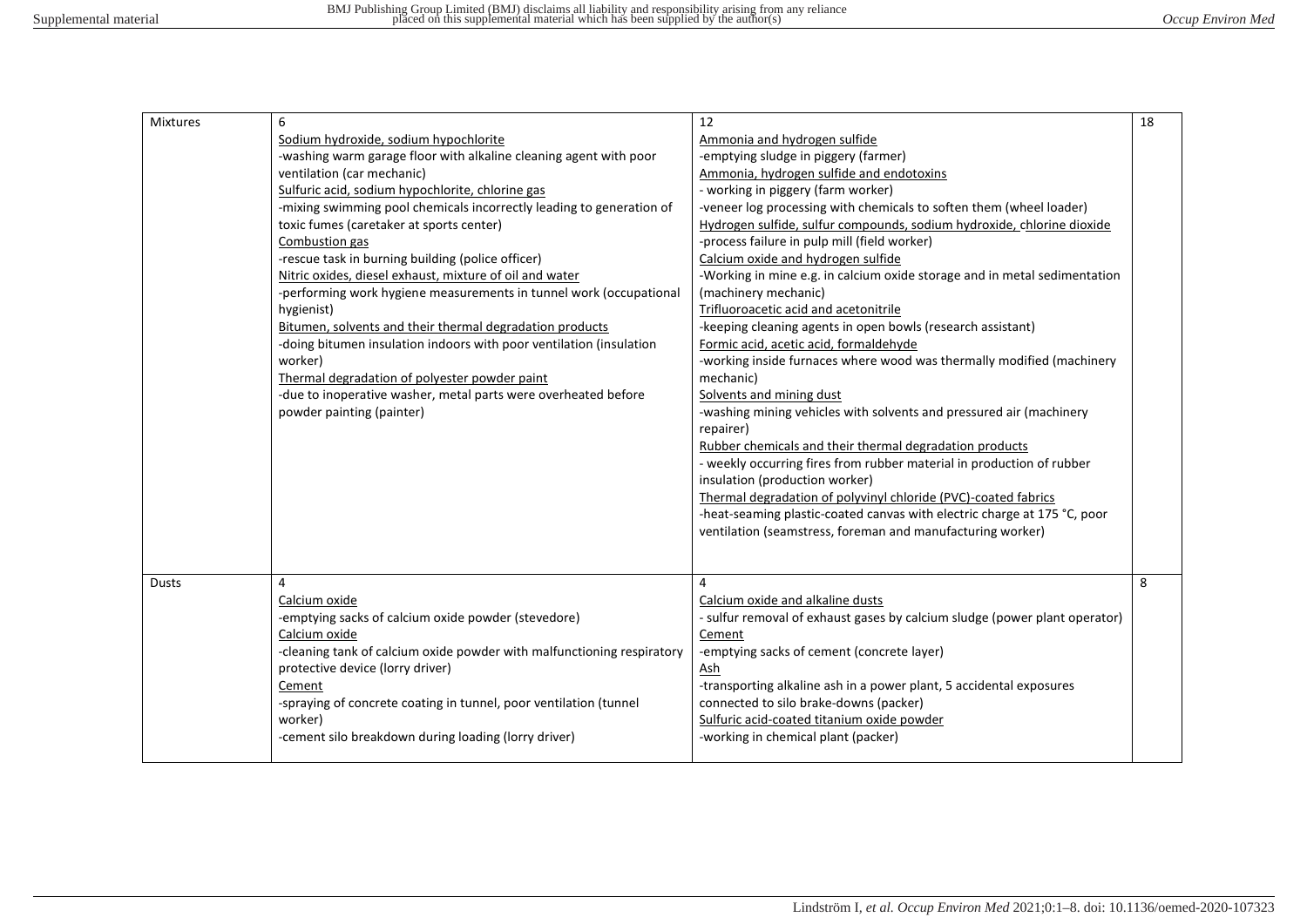| Endotoxins |                                                                       |  |
|------------|-----------------------------------------------------------------------|--|
|            | -washing dough sludge and contaminated insulation in bioethanol plant |  |
|            | (driver of industrial sweeper)                                        |  |
|            | - transmitting malt in silo (worker in foodstuff company)             |  |
|            | - washing process of potatoes in potato flour plant (operator)        |  |
|            | - work in power plant using sod and woodchips (operator)              |  |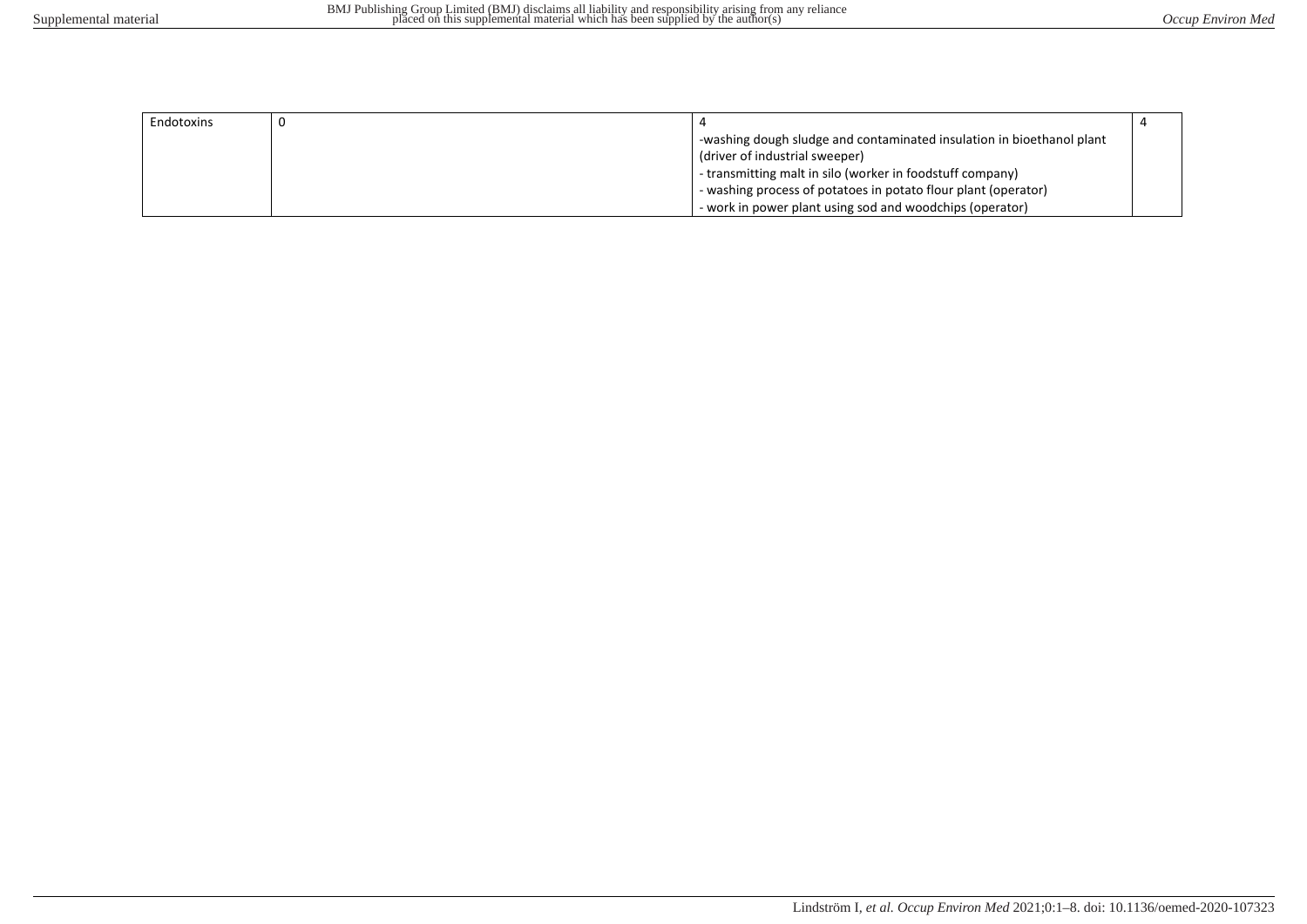E-Table 2 Agents causing irritant asthma: identification details, occupational exposure limits and relevant (irritancy-related) hazard classifications according to current EU legislation.

| Chemical name   | Chemical                       | CAS number                  | OEL for 8 hours,                | OEL for 15 min                | Classification               |
|-----------------|--------------------------------|-----------------------------|---------------------------------|-------------------------------|------------------------------|
|                 | formula                        |                             | (ppm if not                     | (ppm if not                   | according to CLP             |
|                 |                                |                             | marked                          | marked                        |                              |
|                 |                                |                             | otherwise)                      | otherwise)                    |                              |
| Acids           |                                |                             |                                 |                               |                              |
| Sulfuric acid   | H <sub>2</sub> SO <sub>4</sub> | 7664-93-9                   | $0.05$ mg/m <sup>3</sup>        | $0.1 \text{ mg/m}^3$          | Skin Corr 1A                 |
|                 |                                |                             |                                 |                               |                              |
| Sulfurous acid  | H <sub>2</sub> SO <sub>3</sub> | 7782-99-2                   | <b>NA</b>                       | <b>NA</b>                     | Skin Corr 1B                 |
| Hydrochloric    | HCI                            | 7647-01-0                   | <b>NA</b>                       | 5 $(7.6 \text{ mg/m}^3)$      | Skin Corr 1A                 |
| acid            |                                |                             |                                 |                               |                              |
| Nitric acid     | HNO <sub>3</sub>               | 7697-37-2                   | $0.5$ (1.3 mg/m <sup>3</sup> )  | $1(2.6 \text{ mg/m}^3)$       | Skin Corr 1A                 |
|                 |                                |                             |                                 |                               | Ox. Lig. 2                   |
| Hydrofluoric    | HF                             | 7664-39-3                   | 1.8 $(1.5 \text{ mg/m}^3)$      | 3 (2.5 mg/m <sup>3</sup> )    | Skin Corr 1A                 |
| acid            |                                |                             |                                 |                               |                              |
| Formic acid     | <b>HCOOH</b>                   | 64-18-6                     | 3 (5 mg/m <sup>3</sup> )        | 10 $(19 \text{ mg/m}^3)$      | Skin Corr 1A                 |
| Acetic acid     | CH <sub>3</sub> COOH           | 64-19-7                     | 5 $(13 \text{ mg/m}^3)$         | 10 $(25 \text{ mg/m}^3)$      | Skin Corr 1A                 |
| Trifluoroacetic | CF <sub>3</sub> COOH           | 76-05-1                     | <b>NA</b>                       | NA                            | Skin Corr 1A                 |
| acid            |                                |                             |                                 |                               |                              |
| <b>Bases</b>    |                                |                             |                                 |                               |                              |
| Ammonia         | NH <sub>3</sub>                | 1336-21-6                   | 20 (14 mg/m <sup>3</sup> )      | 50 $(36 \text{ mg/m}^3)$      | Skin Corr 1B                 |
| Sodium          | <b>NaOH</b>                    | 1310-73-2                   | <b>NA</b>                       | 2 mg/m $3$                    | Skin Corr 1A                 |
| hydroxide       |                                |                             |                                 |                               |                              |
| Potassium       | KOH                            | 1310-58-3                   | <b>NA</b>                       | 2 mg/m $3$                    | Skin Corr 1A                 |
| hydroxide       |                                |                             |                                 |                               |                              |
| Irritant gases  |                                |                             |                                 |                               |                              |
| Sulfur dioxide  | SO <sub>2</sub>                | 7446-09-5                   | $0.5$ (1.3 mg/m <sup>3</sup> )  | 1 (2.7 mg/m <sup>3</sup> )    | Skin Corr 1B                 |
| Chlorine        | Cl <sub>2</sub>                | 7782-50-5                   | <b>NA</b>                       | $0.5(1.5 \text{ mg})$         | Ox. Gas 1                    |
|                 |                                |                             |                                 |                               | Skin Irrit 2                 |
| Chlorine        | ClO <sub>2</sub>               | 10049-04-4                  | $0.1$ (0.28 mg/m <sup>3</sup> ) | 0.3(0.84)                     | Ox. Gas 1                    |
| dioxide         |                                |                             |                                 | $mg/m^3$ )                    | Skin Corr 1B                 |
| Hydrogen        | H <sub>2</sub> S               | 7783-06-4                   | 5 $(7 \text{ mg/m}^3)$          | 10 $(14 \text{ mg/m}^3)$      | Acute Tox 2 <sup>ª</sup>     |
| sulfide         |                                |                             |                                 |                               |                              |
| Nitrogen        | $NOx$ (e.g.                    | NO: 10102-43-9              | 10 $(12.5 \text{ mg/m}^3)$      | NO: NA                        | NO: Skin Corr 1Bb            |
| oxides          | $NO, NO2$ )                    | NO <sub>2</sub> :10102-44-0 | $1(1.9 \text{ mg/m}^3)$         | NO <sub>2</sub> : 2           | NO <sub>2</sub> : Ox. Gas 1, |
|                 |                                |                             |                                 | (mg/m <sup>3</sup> )          | Skin Corr 1B                 |
| Other           |                                |                             |                                 |                               |                              |
| Hydrogen        | $H_2O_2$                       | 7722-84-1                   | 1 (1.4 mg/m <sup>3</sup> )      | 3 (4.2 mg/m <sup>3</sup> )    | Ox. Liq 1                    |
| peroxide        |                                |                             |                                 |                               | Skin Corr 1A                 |
| Ozone           | O <sub>3</sub>                 | 10028-15-6                  | $0.05(0.1 \text{ mg/m}^3)$      | 0.2(0.4)                      | Ox. Gas 1 <sup>b</sup>       |
|                 |                                |                             |                                 | $mg/m3$ )                     | Skin Corr 1Bb                |
| Isocyanates     | $-NCOc$                        | various                     | <b>NA</b>                       | 0.035 mg/ $\overline{m^{3c}}$ | Skin Corr 1C <sup>b</sup>    |
|                 |                                |                             |                                 |                               |                              |
| Formaldehyde    | HCHO                           | 50-00-0                     | 0.3 (0.37 mg/m <sup>3</sup> )   | $1(1.2 \text{ mg/m}^3)$       | Skin Corr 1B                 |
| Glutaraldehyde  | $C_3H_6$ (CHO) <sub>2</sub>    | 111-30-8                    |                                 | 0.1(0.42)                     | Skin Corr 1B                 |
|                 |                                |                             |                                 | $mg/m^3$ )                    | (Resp Sens 1)                |
| Sodium          | NaClO                          | 7681-52-9                   | <b>NA</b>                       | <b>NA</b>                     | Skin Corr 1B                 |
| hypochlorite    |                                |                             |                                 |                               |                              |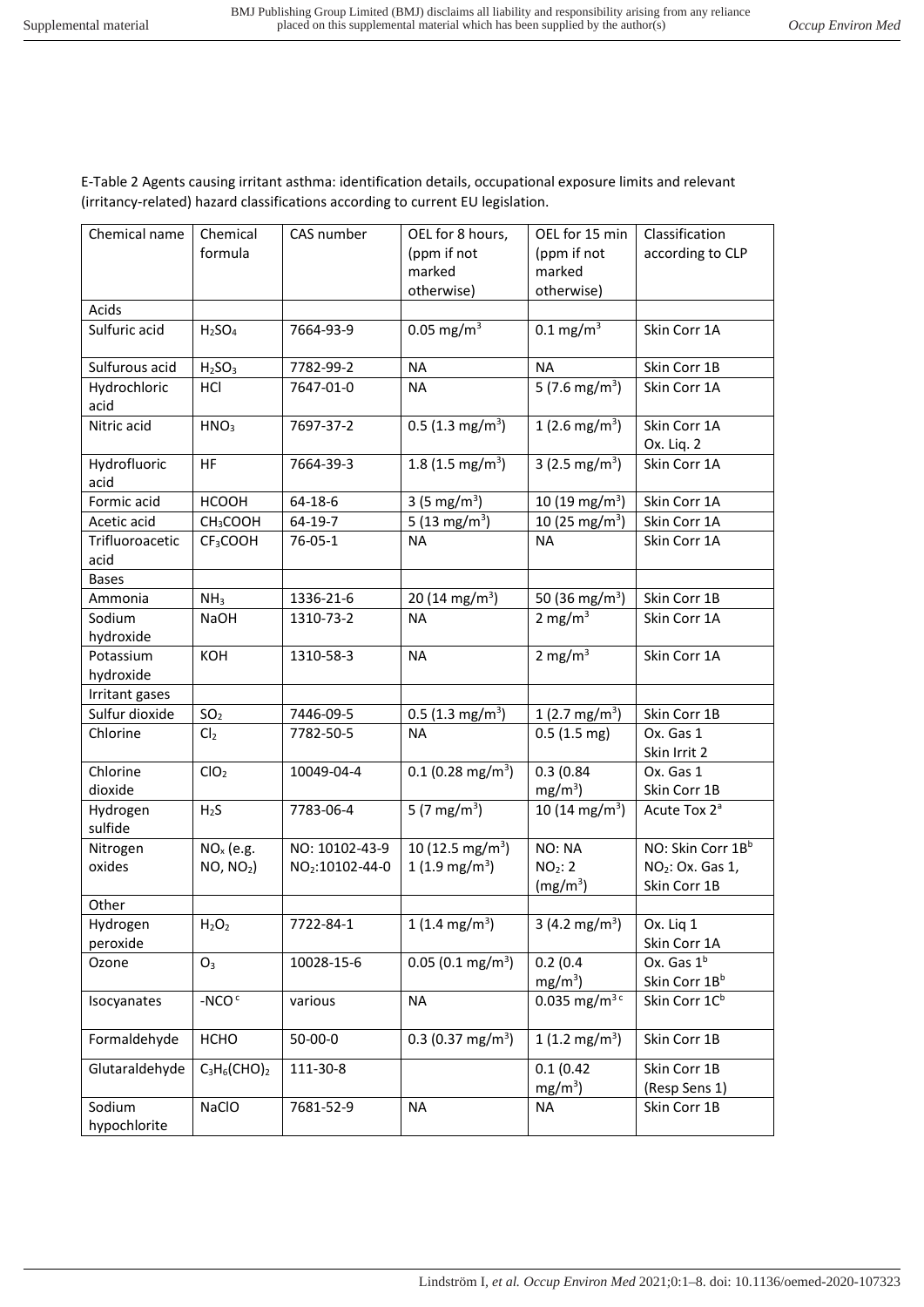| Ammonium       | $NH_4F$                            | 12125-01-8                      | <b>NA</b>       | <b>NA</b> | Skin Corr 1C <sup>b</sup>                                               |
|----------------|------------------------------------|---------------------------------|-----------------|-----------|-------------------------------------------------------------------------|
| Fluoride       |                                    |                                 |                 |           |                                                                         |
| Inorganic dust | can be any,<br>and be a<br>mixture | can be any, and<br>be a mixture | 10 mg/m $3$     | <b>NA</b> | hazard evaluation<br>must be based on<br>the composition of<br>the dust |
| Endotoxins     |                                    |                                 | 90 EU/ $m^{3d}$ | <b>NA</b> |                                                                         |

OEL= Finnish occupational exposure limit, NA=not available, CLP= The Classification, Labelling and Packaging Regulation (EC No 1272/2008)

<sup>a</sup> E.g. systemic and neurological effects, locally pulmonary edema

**b** Unharmonized classification

<sup>c</sup> Isocyanate (-NCO) groups of any isocyanate compounds

<sup>d</sup> Dutch OEL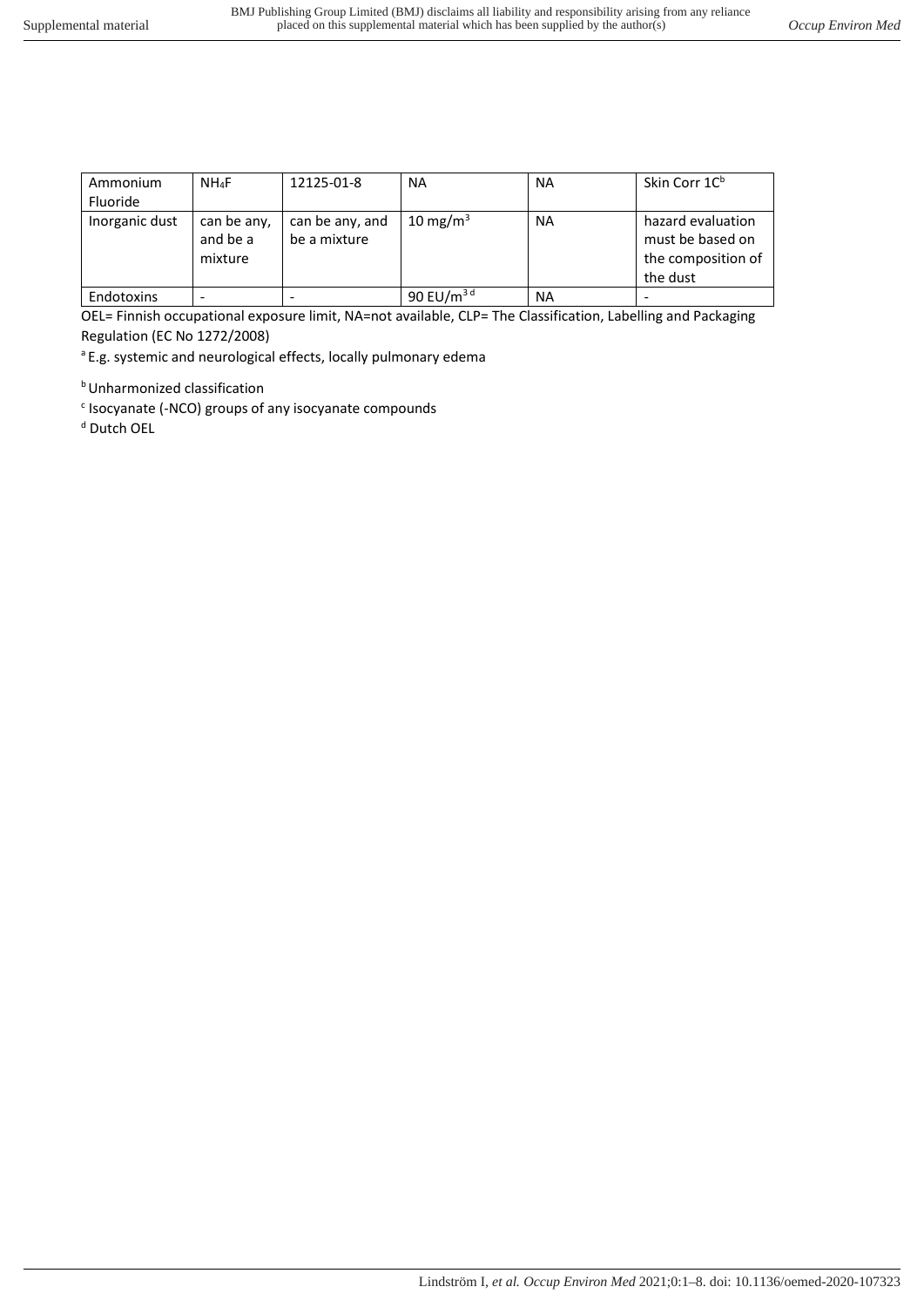E-Table 3. Workplace measurements in cases where available and relevant for assessment of exposure to irritant factors, and remarks on exposure. Some measurements were conducted by a trained occupational hygienist and some by respective company's own follow-up.

| Workplace or<br>process  | Specific work<br>process with high<br>level of exposure  | Substance<br>measured                  | Mean air<br>concentration<br>in ppm, if not given<br>otherwise (% of<br>$8h-OEL)^a$ | Maximum air<br>concentration<br>in ppm, if not<br>given<br>otherwise (%<br>of 8h-OEL) <sup>a</sup> | Remarks                                                                                                                                                                                    |
|--------------------------|----------------------------------------------------------|----------------------------------------|-------------------------------------------------------------------------------------|----------------------------------------------------------------------------------------------------|--------------------------------------------------------------------------------------------------------------------------------------------------------------------------------------------|
| Piggery I                | Sludge handling,<br>piglet department                    | Ammonia (NH <sub>3</sub> )             | 6.6(33)                                                                             | 37 (187)                                                                                           | Direct-reading device; generally poor workplace<br>hygiene and ventilation; measurements taken after                                                                                       |
|                          | and open shed                                            | Hydrogen sulfide<br>(H <sub>2</sub> S) | <b>NA</b>                                                                           | 4(80)                                                                                              | cleaning and additional ventilation, which possibly<br>underestimates real situation                                                                                                       |
|                          |                                                          | Endotoxins                             | 9500 EU/m <sup>3</sup><br>(10500)                                                   | <b>NA</b>                                                                                          |                                                                                                                                                                                            |
| Piggery II               | Farrowing<br>department,                                 | Ammonia (NH <sub>3</sub> )             | 1.1-16 mg/m <sup>3</sup> (9-<br>114)                                                | <b>NA</b>                                                                                          | Poor ventilation in several departments                                                                                                                                                    |
|                          | sludge handling and<br>open shed                         | Hydrogen sulfide<br>(H <sub>2</sub> S) | >2.5(50)                                                                            | 14 (280)                                                                                           |                                                                                                                                                                                            |
| Cowshed                  | Cleaning and<br>emptying sludge                          | Ammonia (NH <sub>3</sub> )             | 10-20 (50-100)                                                                      | 214 (>1000)                                                                                        | Direct-reading device; high levels of ammonia also<br>in everyday animal care                                                                                                              |
|                          | pipe and basin                                           | Hydrogen sulfide<br>(H <sub>2</sub> S) | 5(100)                                                                              | 20 (400)                                                                                           |                                                                                                                                                                                            |
| Poultry<br>rearing house | Inspection and<br>occupational<br>hygiene<br>measurement | Ammonia (NH <sub>3</sub> )             | 60-80 (300-400)                                                                     | <b>NA</b>                                                                                          | Direct-reading device measurement over one-hour<br>inspection visit                                                                                                                        |
| Meat packing             | Packing chicken<br>meat and cleaning<br>packing line     | Ammonia (NH <sub>3</sub> )             | 10-150 (50-750)                                                                     | 260 (1300)                                                                                         | Online gas detector at workplace;<br>high concentrations detected during 2 months with<br>problems in cleaning system, including two larger<br>ammonia leaks with especially high exposure |
| Pudding<br>production    | Long-lasting and<br>repeated high                        | Hydrogen peroxide<br>$(H_2O_2)^b$      | 1.1(110)                                                                            | 4.4 (440)                                                                                          | Online gas detector at workplace;                                                                                                                                                          |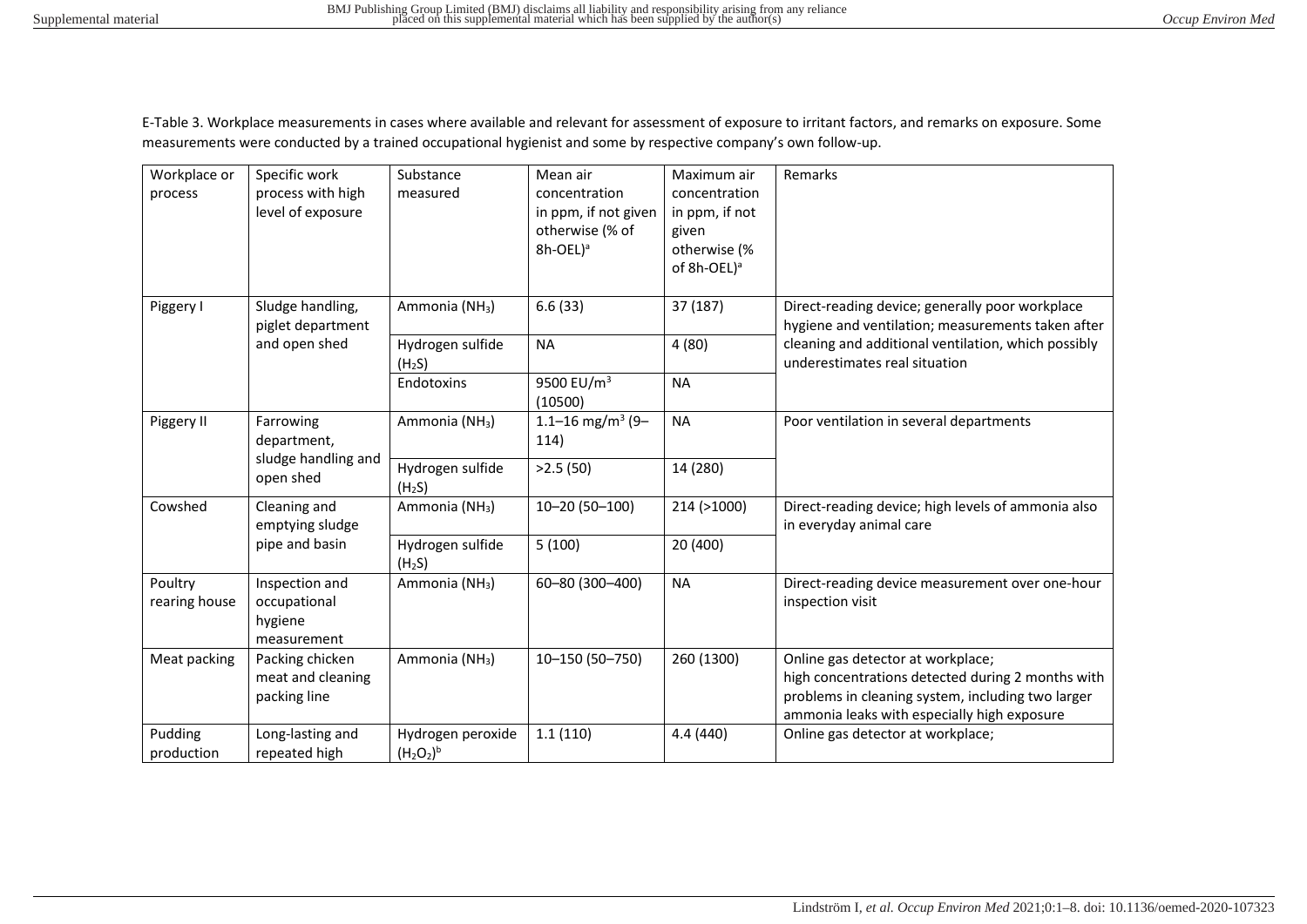|                                              | exposure in normal<br>work                                                                       |                                                     |                                                           |                        | several workers had experienced respiratory<br>irritation; bleaching of hair and eyebrows was<br>observed                                                                                                                                                                                        |
|----------------------------------------------|--------------------------------------------------------------------------------------------------|-----------------------------------------------------|-----------------------------------------------------------|------------------------|--------------------------------------------------------------------------------------------------------------------------------------------------------------------------------------------------------------------------------------------------------------------------------------------------|
| Potato flour<br>factory                      | Washing potatos                                                                                  | Endotoxins                                          | 1900 EU/m <sup>3</sup> (2100)                             | <b>NA</b>              | Occasional exposure also to alkaline washing<br>agents                                                                                                                                                                                                                                           |
| Foodstuff<br>production                      | Handling malt                                                                                    | Endotoxins                                          | 25 000 EU/m <sup>3</sup> (28<br>000)                      | <b>NA</b>              | Extremely dusty work handling malt of several<br>different grains                                                                                                                                                                                                                                |
| Electroplating                               | High exposure to<br>acid fumes and                                                               | Nickel in air (Ni)                                  | 0.095 mg/m <sup>3</sup> (950)                             | <b>NA</b>              | Two cases working in same shift; biomonitoring of<br>nickel in one revealed high exposure 1-2 days                                                                                                                                                                                               |
|                                              | nickel especially<br>during night shifts<br>when air<br>conditioning<br>switched off             | Nickel in urine<br>(biomonitoring)                  | U-Ni 2.2 mmol/l<br>(170)                                  | <b>NA</b>              | previously, which was used as marker of exposure<br>to all air impurities; the main cause of asthma in<br>both cases was considered to be acid fumes that<br>were visible especially in the night shift; airborne<br>nickel was measured months later during a day<br>shift with ventilation on. |
| Hot-zinc<br>coating plant                    | Work near acid<br>baths and hot zinc-<br>coating fumes                                           | Hydrochloric acid<br>(HCI)<br>Formaldehyde          | 0.78-6.4 mg/m <sup>3</sup><br>$(10 - 84)^c$<br>0.324(108) | <b>NA</b><br><b>NA</b> | Mean HCl levels that represent exposure over a<br>working day were near the short-term OEL, thus<br>exposure was excessive                                                                                                                                                                       |
|                                              |                                                                                                  | (CH <sub>2</sub> O)                                 |                                                           |                        |                                                                                                                                                                                                                                                                                                  |
| Metal<br>production<br>plant                 | Working nearby<br>wet precipitation<br>processes utilizing<br>hydrogen sulfide                   | Hydrogen sulfide<br>(H <sub>2</sub> S) <sup>b</sup> | repeatedly >10<br>(200)                                   | <b>NA</b>              | Hydrogen sulfide was monitored by online gas<br>detectors at the workplace; the main causes of<br>asthma were considered to be hydrogen sulfide<br>and sulfuric acid evaporating from process lines;<br>acids were not measured                                                                  |
| Copper and<br>nickel<br>smelters<br>(abroad) | Maintenance<br>campaigns in<br>several old-<br>fashioned copper<br>and nickel smelters<br>abroad | Sulfur dioxide<br>(SO <sub>2</sub> ) <sup>b</sup>   | <b>NA</b>                                                 | 40-120 (800-<br>2400)  | Online gas detector at workplace; generally poor<br>workplace hygiene in many places; sulfur dioxide<br>the main emission in copper smelters                                                                                                                                                     |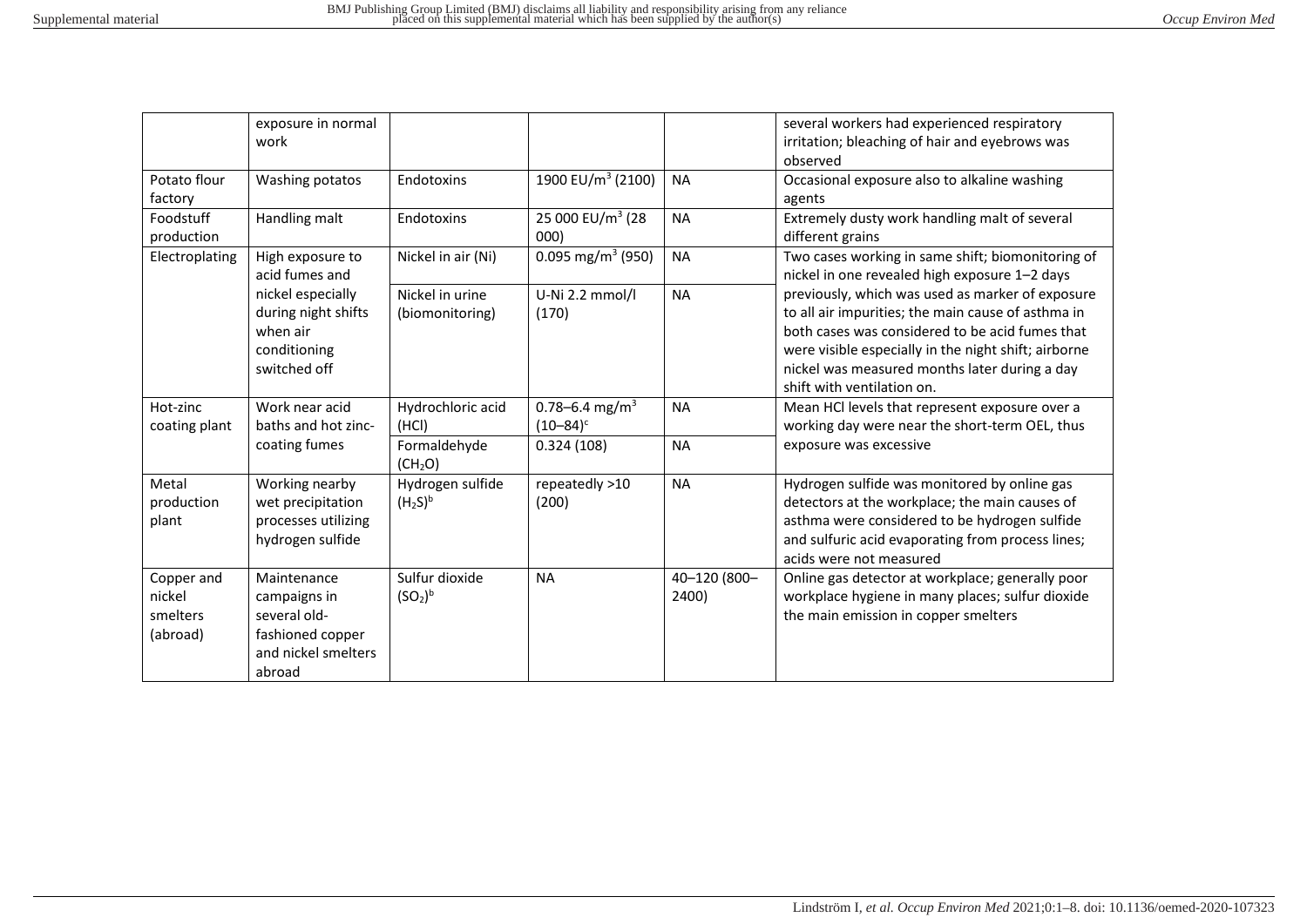| Metal mine          | Working above<br>precipitation tank<br>where $H_2S$ gas was<br>bubbled through<br>metal solutions             | Hydrogen sulfide<br>(H <sub>2</sub> S) <sup>b</sup> | <b>NA</b>                                                                 | weekly >20<br>( > 400)                           | Online gas detector alarms were set to 20 ppm H <sub>2</sub> S<br>which is 4 x OEL; irritant and toxic $H_2S$ gas and<br>alkaline CaO powder (dust) were thought to be the<br>main causes of asthma                                    |
|---------------------|---------------------------------------------------------------------------------------------------------------|-----------------------------------------------------|---------------------------------------------------------------------------|--------------------------------------------------|----------------------------------------------------------------------------------------------------------------------------------------------------------------------------------------------------------------------------------------|
|                     | Loading calcium<br>oxide (CaO) powder                                                                         | Dust (alkaline)                                     | $>30$ mg/m <sup>3</sup> ( $>300$ )                                        | <b>NA</b>                                        |                                                                                                                                                                                                                                        |
| Chemical<br>plant   | Process work at<br>different stages of<br>sulfuric acid<br>production                                         | Sulfur dioxide (SO <sub>2</sub> )                   | 0.6-2.98mg/m <sup>3</sup><br>$(46 - 230)$                                 | $1.5 - 13.4$<br>mg/m <sup>3</sup> (115-<br>1040) | Direct-reading device;<br>Gas leaks increasingly detected due to corroded<br>process lines;<br>sulfuric acid and hydrogen sulfide followed by<br>online gas detectors but measurement data not<br>available                            |
| Fertilizer plant    | Cleaning process<br>blockages with<br>high-pressure-                                                          | Hydrofluoric acid<br>(HF)<br>Phosphoric acid        | 0.45-8.7 mg/m <sup>3</sup> (30- NA<br>580)<br>0.14-0.51 mg/m <sup>3</sup> | <b>NA</b>                                        | Several corrosive agents (acids, bases, hydrogen<br>sulfide and oxides);<br>occasional very high exposure peaks exceeding                                                                                                              |
|                     | cleaner and<br>chipping hammer                                                                                | $(H_3PO_4)$                                         | $(14 - 51)$                                                               |                                                  | capacity of online gas detectors at workplace.<br>Exposed despite relevant respiratory protective                                                                                                                                      |
|                     |                                                                                                               | Sulfuric acid<br>(H <sub>2</sub> SO <sub>4</sub> )  | 0.034-0.068<br>$mg/m^3(68-136)$                                           | <b>NA</b>                                        | equipment.                                                                                                                                                                                                                             |
| Chemical<br>plant   | Packing titanium<br>dioxide $(TiO2)$<br>powder coated with<br>sulfuric acid (H <sub>2</sub> SO <sub>4</sub> ) | Dust (acidic)                                       | 16.9 mg/m <sup>3</sup> (169)                                              | 71.8 mg/m <sup>3</sup><br>(718)                  | Heavy exposure to dust; one of the main products<br>was coated with $H_2SO_4$ , which was the main reason<br>for asthma; also nasal and eye irritation, chronic<br>rhinosinusitis and nasolacrimal duct stenosis due<br>to acidic dust |
| Bioethanol<br>plant | 3-day-period<br>cleaning large area<br>of biomass and<br>contaminated<br>insulation                           | Endotoxins                                          | 0.26-340 $EU/m3$                                                          | <b>NA</b>                                        | Measurements taken in normal situation and<br>thought to underestimate the exposure during<br>discharging and cleaning period                                                                                                          |
| Pulp mill I         | Handling process<br>disturbances in pulp                                                                      | Hydrogen sulfide<br>$(H_2S)^b$                      | daily >5 (>100)                                                           | <b>NA</b>                                        | Online gas detectors at workplace                                                                                                                                                                                                      |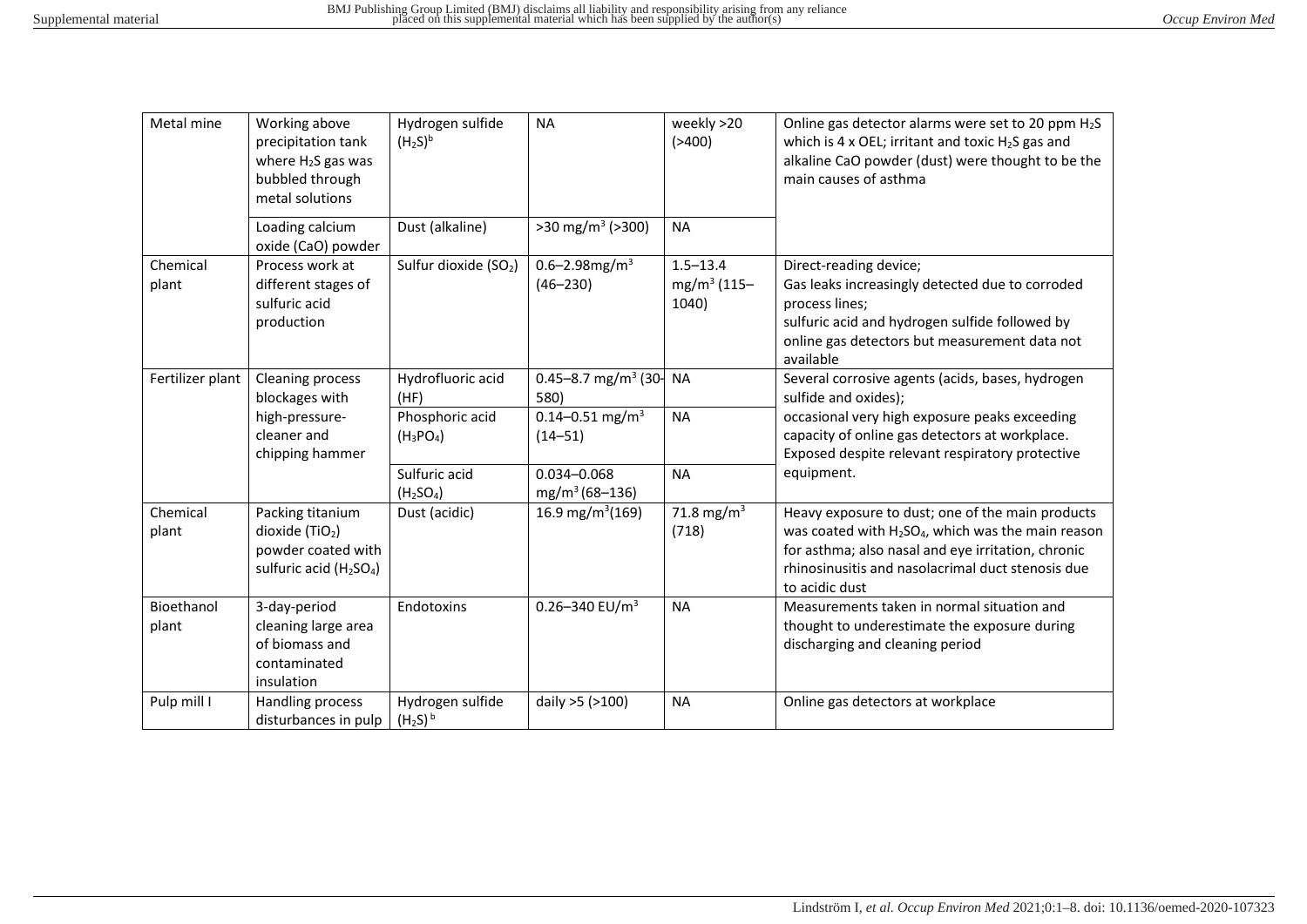|                         | digester and<br>bleaching unit                                                                                    | Chlorodioxide<br>(ClO <sub>2</sub> ) <sup>b</sup> | daily >0.1 (>100)                    | 0.93(930)              |                                                                                                                                                                                                                                                                                                   |
|-------------------------|-------------------------------------------------------------------------------------------------------------------|---------------------------------------------------|--------------------------------------|------------------------|---------------------------------------------------------------------------------------------------------------------------------------------------------------------------------------------------------------------------------------------------------------------------------------------------|
| Pulp mill I,<br>outside | Handling wood chip<br>raw material<br>outside and in<br>storage tunnel                                            | Hydrogen sulfide<br>$(H_2S)^b$                    | 7(140)                               | <b>NA</b>              | Two high exposure occasions: first outside plant<br>when cloud of $H_2S$ and $ClO_2$ from the process<br>reached the patients' working area,<br>another was a week later when working in a<br>storage tunnel with high levels of H <sub>2</sub> S, as detected<br>by personal online gas detector |
| Pulp mill II            | Process leak of ClO <sub>2</sub><br>solution into open<br>channel on floor                                        | Chlorodioxide<br>(ClO <sub>2</sub> ) <sup>b</sup> | 0.69(690)                            | <b>NA</b>              | Personal online gas detector; one occasion of high<br>exposure                                                                                                                                                                                                                                    |
| Power plant I           | Accidents such as<br>collapse of 150-<br>300-ton silo when<br>loading ash                                         | Dust (alkaline)                                   | 3.4 mg/m <sup>3</sup> (34)           | <b>NA</b>              | Alkaline ash dust considered to be main reason for<br>asthma; dust measurements taken in normal work<br>but accidents represent very high exposure levels;<br>5-6 accidents/five years' employment                                                                                                |
| Power plant II          | Opening wood chip<br>tanks in connection<br>with process<br>disturbances                                          | Endotoxins                                        | 1500 EU/m <sup>3</sup> (1700)        | <b>NA</b>              | Repeated high-level exposure to endotoxins over<br>several years                                                                                                                                                                                                                                  |
| Tunnel<br>construction  | Concentration of<br>diesel exhaust from<br>tunnel cleaning<br>machine due to<br>ventilation being<br>switched off | Nitrogen oxides<br>$(NO_x)^b$                     | $>100(400)^d$                        | <b>NA</b>              | Online gas detector for all nitrogen oxides at<br>workplace                                                                                                                                                                                                                                       |
| Thermal                 | A period with                                                                                                     | Formaldehyde                                      | 0.03-0.19 mg/m <sup>3</sup>          | 0.56 mg/m <sup>3</sup> | Moderate levels of formaldehyde, organic acids                                                                                                                                                                                                                                                    |
| preservation            | technical problems                                                                                                | (CH <sub>2</sub> O)                               | $(8 - 51)$                           | (150)                  | and VOC measured in general air outside ovens;                                                                                                                                                                                                                                                    |
| of wood                 | due to which wool                                                                                                 | Acetic acid                                       | 0.91-7.15 mg/m <sup>3</sup>          | <b>NA</b>              | concentration was thought to be multiple inside                                                                                                                                                                                                                                                   |
|                         | piles had to be                                                                                                   | (CH <sub>3</sub> COOH)                            | $(7 - 55)$                           |                        | ovens where the patient worked without                                                                                                                                                                                                                                                            |
|                         | moved by hand into<br>drying oven                                                                                 | Formic acid<br>(HCOOH)                            | 0.4-1.2 mg/m <sup>3</sup> (8-<br>24) | <b>NA</b>              | respiratory protection for 2-6 hours/day over a 9-<br>month period                                                                                                                                                                                                                                |
|                         |                                                                                                                   |                                                   |                                      |                        |                                                                                                                                                                                                                                                                                                   |